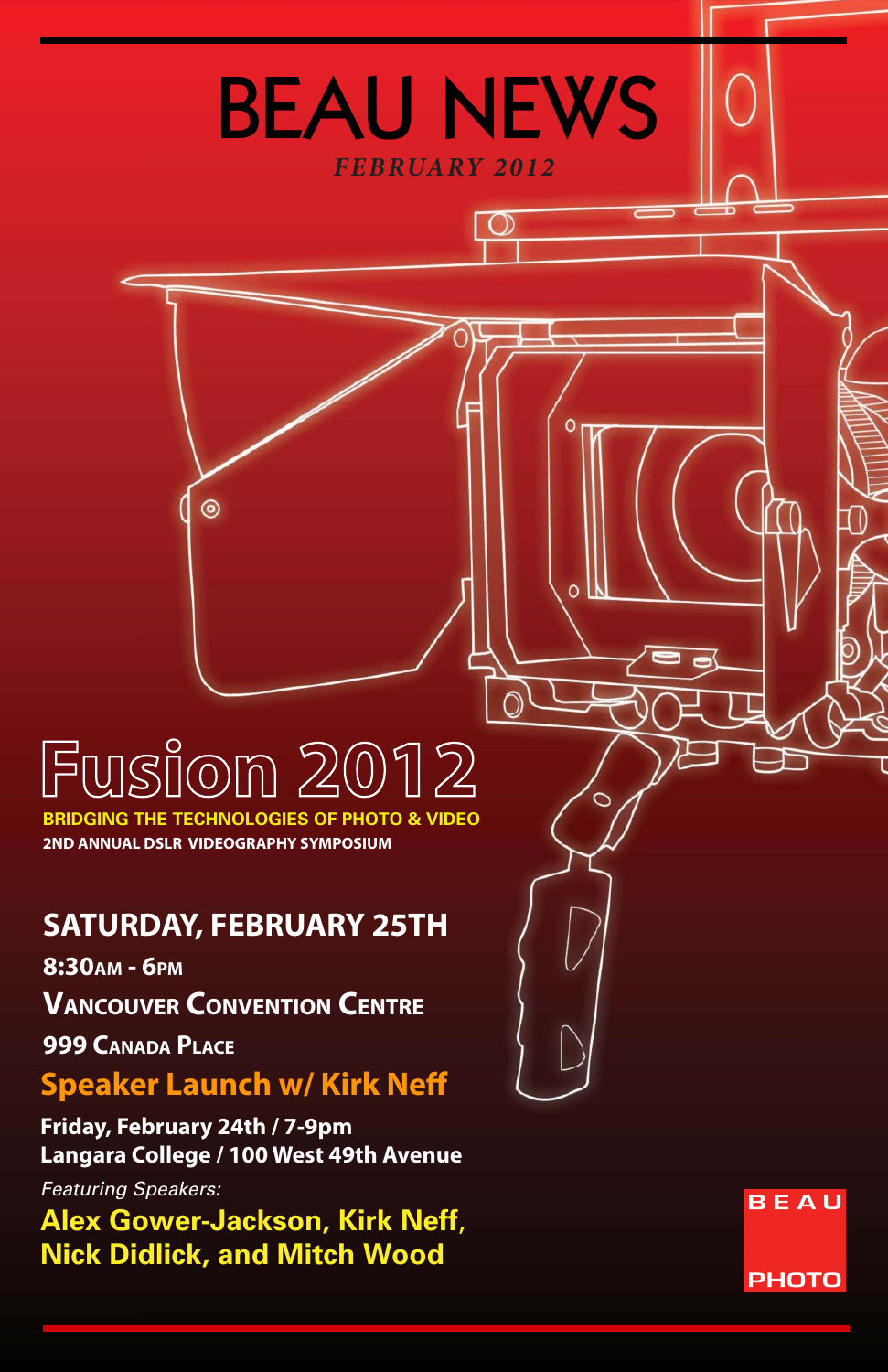# DIGITAL

MIKE M.

# *CAMER A PRE-ORDERS!*  **NIKON D4, CANON EOS-1DX AND FUJIFILM X-PRO1**

Three of the hottest and most heavily anticipated cameras coming in the next few months are racking up their pre-order lists. In order to ensure you get a camera, we will eventually be asking for deposits on all of these, even for those people who have been on our lists for quite some time. I will be contacting everyone on my reservation lists over the next week or so to secure deposits if needed, but here are some quick updates and recommendations:

#### NIKON D4

This is the camera all the NIKON shooting DSLR video people have been waiting for! Compared to the D3s, it is a similar pro body with a substantially



upgraded AF system, new controls with better ergonomics, and finally, Full HD video support with some unique options like being able to feed out a fully recordable uncompressed signal through the camera's HDMI port, audio in with a headphone jack for monitoring the camerarecorded sound, multiple frame rates and more. It also now has a 16 megapixel sensor with almost the same noise characteristics as the D3s, so not only do you have superb low-light and high-ISO capabilities but more megapixels for when you need to make those big prints! We are presently taking deposits to be put on our preorder list and the camera should start shipping late this month already. As with CANON, there will be a huge benefit in expediting a camera to you if you are an NPS member. If you are an NPS member, you should have received an email from NIKON with a D4 order form that you fill out, and submit along with a proof of deposit from us. If you are an NPS member and have not received this email, let me know! For my first thoughts on the D4, see:

http://beauphoto.blogspot.com/2012/01/nikon-d4-first-thoughts.html

## CANON EOS-1DX

Since this camera may still be a few months away (possibly as late as May), despite being announced last year, we won't be asking for deposits just yet.



However anyone wanting one needs to contact me ASAP and provide me with their new CPS number and their postal code. I need to submit orders to CANON and keep in mind that CPS customers will more than likely take precedence over non-CPS customers. Call us if you'd like to be put on our preorder list! For more information on CANON's CPS program, see here:

http://www.canon.ca/inetCA/categoryHome?msegid=5&catid=4345

#### FUJIFILM X-PRO1

This new "rangefinder style" mirrorless interchangeable camera from FUJI promises



to be one of the hottest new cameras for 2012. Think of it as an interchangeable lens version of the immensely popular FUJI X100, with an upgraded viewfinder and significantly improved sensor, and you'll begin to understand what it's all about. The body will be shipping in late February or early March and initially three lenses will be out, an 18mm f/2.0, a 35mm f/1.4 and a 60mm f/2.4 Macro. With its APS-C sensor, those will equate to 27mm, 53mm and 90mm focal lengths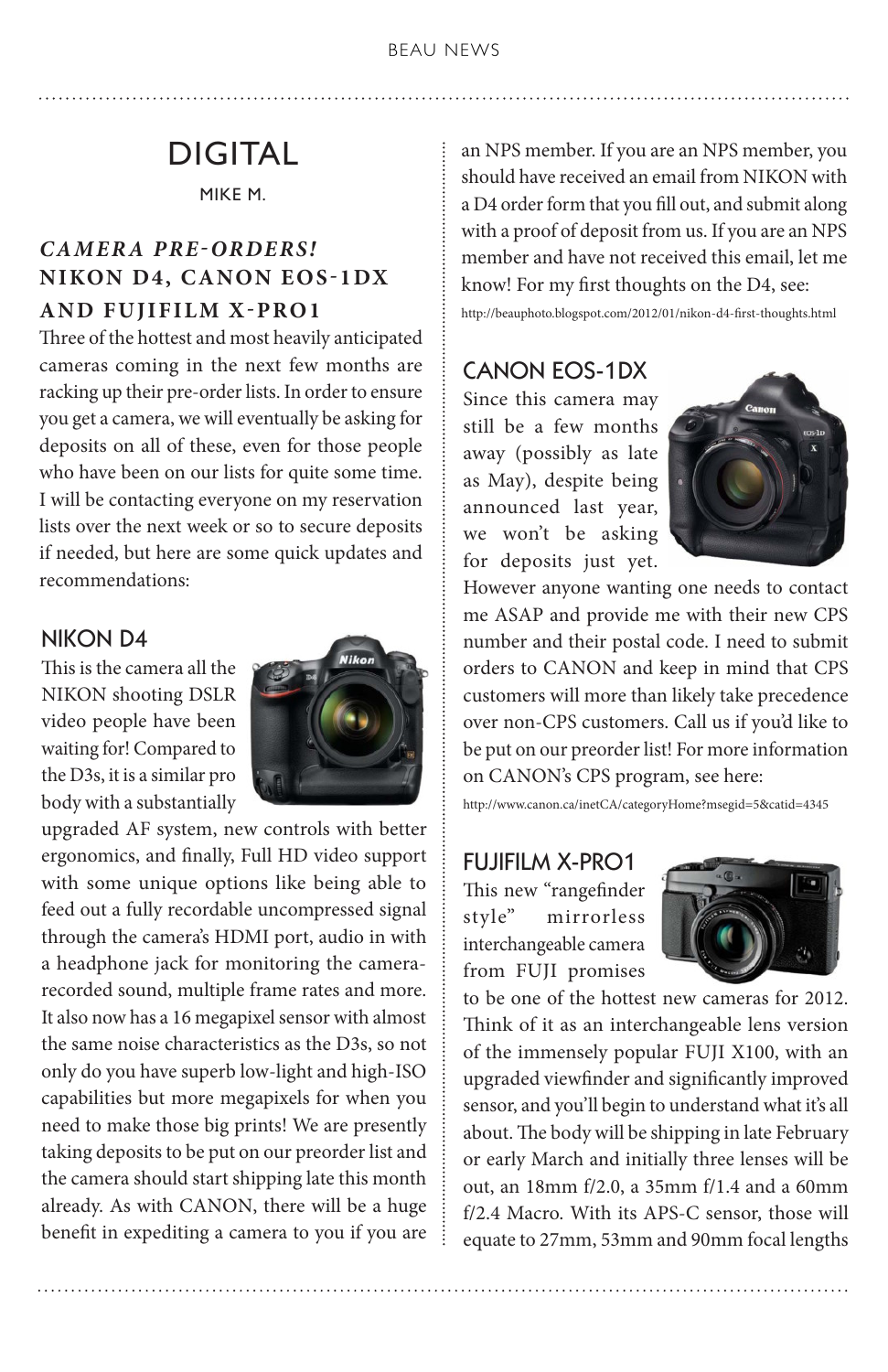in 35mm terms. FUJI has also promised to deliver a 14mm lens (21mm equivalent) as well as a Leica M-mount adapter later in 2012. In addition, a total of six more lenses will arrive over the next 2 years, including some image stabilized zooms even! We are taking down names and once pricing for the body and lenses are nailed down, we will start asking for deposits, likely within the next week or so. If you're interested in being one of the first to get into this new system call and have me put you on our list! For more info, see these links:

http://beauphoto.blogspot.com/2012/01/new-fujifilm-x-pro1.html http://beauphoto.blogspot.com/2012/01/first-thoughts-fujifilm-x-pro1-system.html http://mikemander.blogspot.com/2012/01/what-i-want-to-handle-asap.html

# **HASSELBLAD HTS 1.5** *ADAPTER UPDATE*

You might remember that last year HASSELBLAD was forced to stop selling their excellent tilt-shift adapter for their H-SYSTEM due to a patent lawsuit in



the U.S. However I have just learned that this lawsuit does not affect their ability to sell the product into Canada, so we are still able to offer this excellent accessory to our Hasselblad digital system customers. The HTS adapter effectively turns several of HASSELBLAD HC lenses into tilt-shift capable lenses, albeit at the expense of focal length. The HTS adapter will introduce a 1.5x focal length multiplication in order to perform this trick. Here are the lenses which are compatible with the HTS adapter, and their effective focal lengths on the adapter are in parenthesis: HCD 28mm f/4.0 (42mm), HC 35mm f/3.5 (53mm), HC 50mm f/3.5 (75mm), HC 80mm f/2.8 (120mm) and lastly, the HC 100mm f/2.2 (150mm).The price has not changed, and the HTS adapter still sells for \$5,600, give or take, depending on the current US exchange rate. For more information give me a call!

# *FUJIFILM X10 CAMERA* **SALE \$569***! (limited quantities at this price)*

This lovely little P&S camera from FUJI boasts the fastest-in-class zoom, being a 28-112mm f/2.0- 2.8 equivalent lens. Only



f/2.8 at full zoom, so it is bright and gives you far more depth-of-field control than any other P&S on the market. With its retro-inspired handsome black looks and controls, its stepless mechanical zoom, its brilliant, big and bright optical viewfinder (best in class) and outstanding and flexible 12MP EXR sensor, the X10 is one of the best performing P&S models you can buy. And for February, it is on sale! We have a demo on hand if you'd like to have a look.

#### *NEW! GLIDECAM STABILIZERS*

*Would you like to fly? Who wouldn't!* However the next best thing might be if your video DSLR could fly. Do you hate being restricted to a cumbersome video tripod or a huge shoulder rig? Would you like to capture magically stable camera footage where you are smoothly following a person or sweeping around a magnificent scene, footage that doesn't induce motion sickness because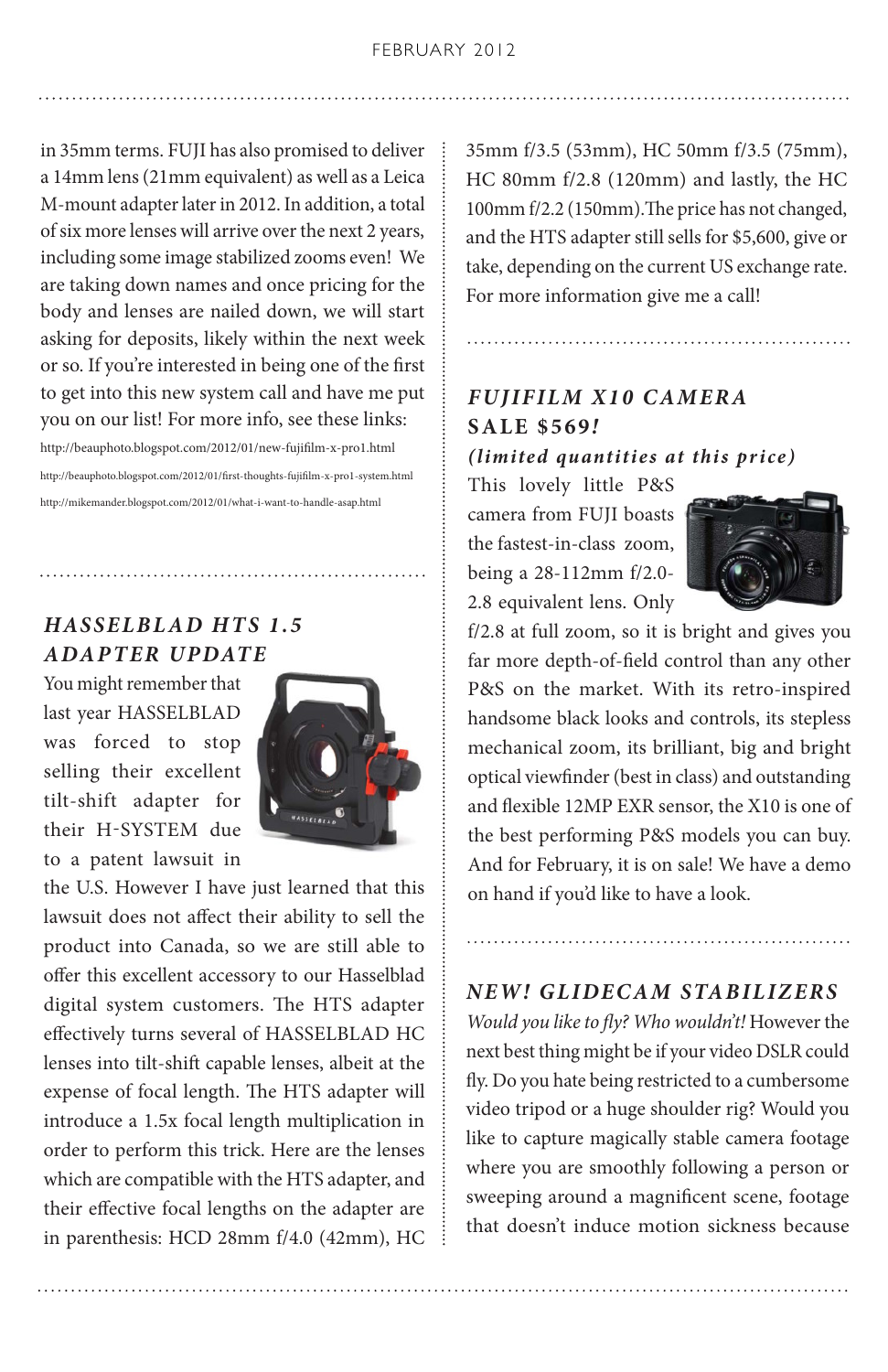it is so jittery? Well look no further than GLIDECAM camera stabilizers! GLIDECAM makes a huge range of stabilizers, all from small inexpensive units that are under \$400 (suitable for a small camcorder or a



PANASONIC GH2 kit), slightly larger units like the above pictured HD-2000 that is perfect for full-size DSLR video, all the way to full-blown rigs that include a body-harness, spring-loaded weight balancing arm and a heavy duty stabilization rig for heavier camera systems.

 How does a GLIDECAM work? There is no battery and no power needed, rather all is done through an ingenious system of ball-bearings, pivots and very careful balancing of the camera platform and lower counter-weight system. Once a GLIDECAM is set up, you can run up and down stairs, whip your arm around and your footage will still look totally smooth, as though the camera was effortlessly gliding through the air. It is truly magical to see how effective a properly configured camera stabilizer can be!

 If you are trying to set your video projects apart from your competition, there is no better way than to upgrade your original motion capture with a GLIDECAM rig. Watch for these rigs to start arriving at Beau Photo in February. In addition, we'll also have at least one unit available in our rental department.

RENTALS **IASON K.** 

*EAGLES AND OWLS ARE HERE!* Winter is a great time for photographing birds, and coincidentally, it also is a great time to rent a telephoto lens to take photos of those birds! We have a number of telephoto lenses ranging from the run of the mill CANON/NIKON 70-200mm f2.8 IS/VR to the super-telephoto class 500mm f4 lenses. A longer lens allows you to "get closer" to an animal without disturbing it and disrupting its behaviour and will isolate the animal from the background so it's clearly visible in the frame. *Please refer to our website* (www.beauphoto.com) *for the latest gear and pricing.*

*\* Special weekend rates: gear picked up on a* Friday between 1pm ~ 5pm *and returned the following*  Monday between 8:30am ~ 12pm *are charged just a* one day rate*.*

*\*\* When shooting with a heavy super telephoto lens (400mm f2.8/500mm f4) & camera, a sturdy tripod and head combination that can handle the massive weight is strongly recommended.*

*\*\*\* A damage deposit equivalent to replacement value is required at the time of rental.*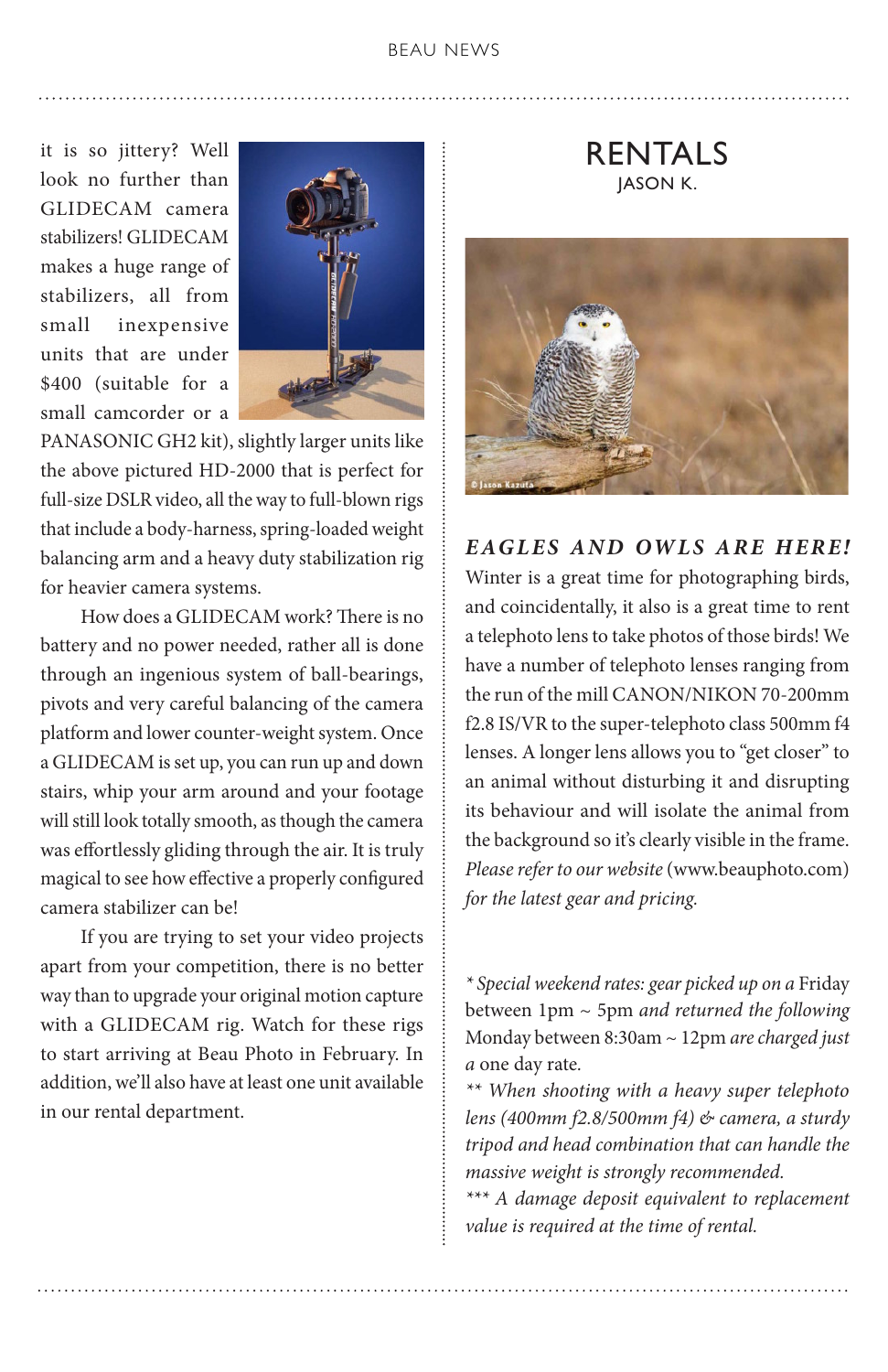#### *Rental s continued -*

# *NEW! T WO BACKDROPS!* Drop it MODERN Swanky 9' x 12'

An eye-catching colour scheme that is sure to



turn heads. With a hint of sass and a twist of playfulness, the pop star pink and silvery gray couple together well to create a stunning backdrop. It's the perfect statement for your business if you are looking to drum up some new clients, and turn some heads while doing it. We love SWANKY because it gives the unique, vibrant, and modern edge photographers are looking for. It's a backdrop filled with spunk, personality, and individuality. Warm Medium Grey 10' x 24' Muslin A hand dyed muslin perfect for large group shots. It features a slight mottled pattern with a tinge of warmth.

> **ACCESSORIES** MACIEJ W.



# *THINKTANK SALE!*

With the new versions of THINKTANK's Modular Set and Skin Set, it is time to clear out the 'old' stock. If you're looking for an alternative to a sling bag or a backpack, this is a great system which allows you to quickly reach for your gear and swap lenses on the go. No need to fight with your backpack or find a place to sit it down, not to mention get it all wet or dirty.

 Why would you want the old version? Isn't the new version better? In this case, no. Well, maybe… in a sense that it's no longer in a big box. With the original Modular Set and Skin set, you get a 6 piece and a 5 piece system, respectively. The new versions, however, only include 4 pieces.

 The old version is no longer available from ThinkTank and we only have a few in stock, so come on down and take advantage of this sale!

 Also on sale this month are ThinkTank's Speed Demon Beltpack and Speed Freak Beltpack (version 1 only). All above items will be 15% off throughout the month of February.

THINK TANK MODULAR SET *Reg. \$178.95* **Sale \$152.11** THINKTANK SKIN SET *Reg. \$158.95* **Sale \$135.11** THINKTANK SPEED DEMON BELTPACK *Reg. \$101.95* **Sale \$86.66** THINKTANK SPEED FREAK BELTPACK *Reg. \$123.95* **Sale \$105.36**

# *LOWEPRO CLASSIFIED SLING!*

You may have noticed our detailed review last month on LOWEPRO's Classified Sling 180 AW bag. Well, we now have them in stock! You know you want one. **Price. \$126.95**

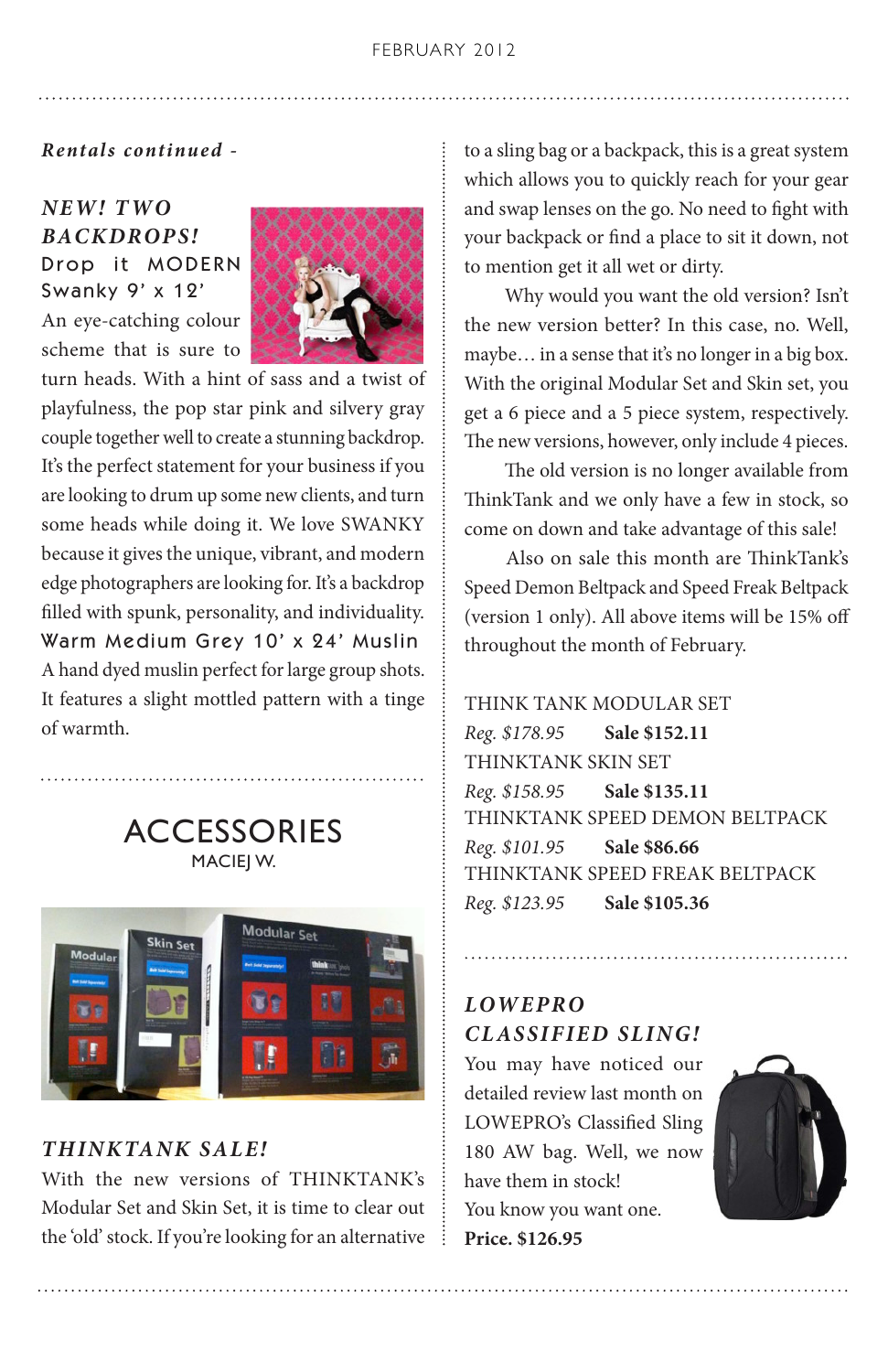# PRO SALES KEN S.

#### *FUSION 2012 IS HERE!*

Mark your calenders, book the day off, FUSION 2012 is coming to Vancouver on February 25th. This year's event will be bigger and better. So big we are holding it at the Vancouver Trade and Convention Center at CANADA PLACE! *What is FUSION 2012?* It is a full day DSLRvideo event, where you will find all the coolest new cameras, rigs, stabilizers, monitors, mics, accessories and so much more! You will also find schools that offer courses that help you become a confident videographer with the skills to produce a professional video. We will also have 4 speakers who are leaders in their fields. They will be talking about their experiences, and sharing their knowledge about the gear they use. Check out **[www.beauphoto.com/fusion2012/](http://www.beauphoto.com/fusion2012/)**

#### KIRK NEFF

Director Of Photography at Global television

KIRK has over 18 years experience working at some of the best news



establishments in Canada including ATV/ASN Halifax, A-Channel Calgary, CP24 and CityTV Toronto. View KIRK's work at **[kirkneff.com](http://www.kirkneff.com)** or follow him on twitter at **[twitter.com/kirkneff](http://twitter.com/kirkneff)**

## NICK DIDLICK

Editorial & Commerical Photographer

NICK's topic will be an intro to video for still photographers. From equipment and planning to shooting your first video his lecture will be full of tips and tricks.

 NICK DIDLICK has been a editorial and commerical photographer for over 30 years. Having been based in Vancouver, Brussels and London he calls Vancouver home. Twice nominated for a Pulitzer by



REUTERS NEWS PICTURES he has covered many of the world's major news and sports events.

#### ALEX GOWER-JACKSON Director / Creative Producer

ALEX is a Director / Creative Producer based in Vancouver. In the lead up to the 2010 Winter



Olympics he was involved in several aerial filming projects commissioned to promote Canada. As director/producer on these shoots he was part of a team of specialists who combined their skills to create many hours of compelling and beautiful footage. His presentation will discuss the many aspects to aerial film work from both a creative and logistic perspective.

**<http://vimeo.com/alexgowerjackson/>**

#### MITCH WOOD

Senior Solutions Engineers for Adobe Systems

Little cameras are bringing big changes to your production toolset. Learn how native support



for DSLR cameras in ADOBE Premiere Pro gives you a competitive edge. You'll also learn how ADOBE Premiere Pro is an integral part of your core editing workflow enabling you to deliver productions faster than ever.

 Based in the Seattle ADOBE offices, MITCH has over 25 years' experience in film and video production including work on several television series and motion pictures. He is a specialist in Adobe Premiere Pro and Premiere Pro workflows.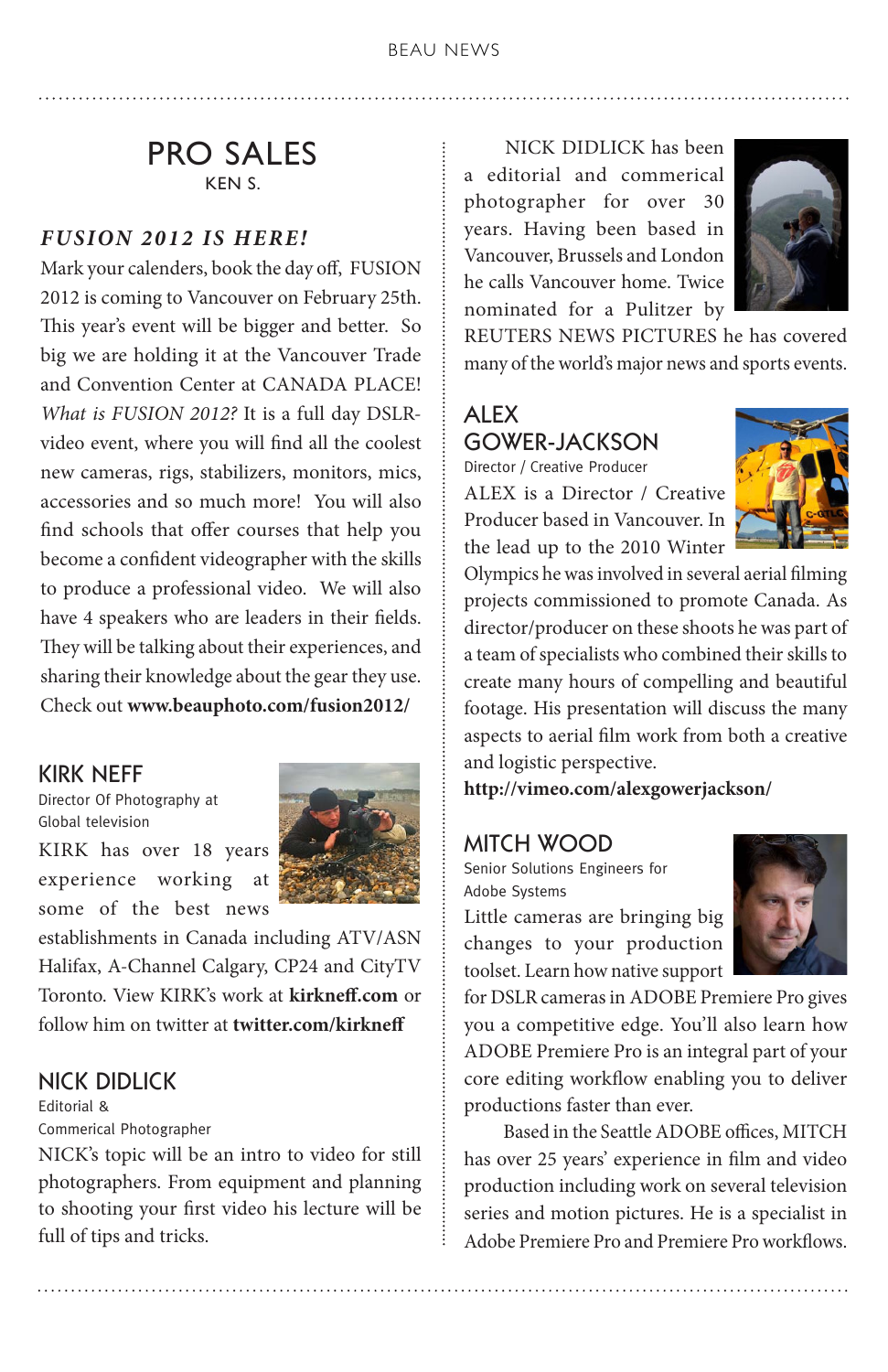FUSION 2012 will be the best time to buy your gear as we will running specials through out the day. As well, representatives from various manufacturers will be there to answer all your questions you may have about their products.

#### - IMPORTANT DATES -

**February 24th** *7-9pm* BEAU PHOTO and NIKON CANADA launch FUSION 2012 at Langara college:

with Guest speaker KIRK NEFF talking about his career with Global Televison, his vision and the gear he uses.

**February 25th** *9am-5:30pm* FUSION 2012 symposium takes place at the Vancouver Trade and Convention Center. This wll be a full day of trade show and speaker presentations. Come and check out all the newest and coolest gear for 2012 find out who is using what and why!

#### - TICKETS -

FUSION 2012 tickets are available to purchase online at **[www.beauphoto.com/fusion2012/](http://www.beauphoto.com/fusion2012/)** as well as in store, each ticket is valid for one speaker event, plus entry to the tradeshow.

*Ticket prices:*

**\$25** per ticket / **\$60** for 3 tickets / **\$75** full day pass *Student prices (with valid ID):*

**\$18** per ticket / **\$50** for 3 tickets / **\$60** full day pass *Trade show only:*

**\$10** per ticket

# *MINIMAX O CTOBOX STROBEZ KIT IS ON SALE*

Take your off camera flash to the next level! This is a great kit for those who want a softer light for portraiture. Light weight and portable the Minimax is the kit for the photographer on the go!



*The kit includes:* 1 x 24" Octo Softbox 1 x Cameron 8' Light Stand 1 x Mini/Max Softbox Bracket 1 x Cameron 33" x 7" Stand Bag with Pockets *Reg. \$224.95* **Sale price \$199.95** *Kit with no stand:* 

*Reg. 149.95* **Sale price \$129.95**

# *L-358 FLASHMASTER*

The SEKONIC L-358 displays an f-stop range of f/1.0 to f/90.9, and a shutter speed range of 30-minutes to 1/8000th-of-a-second (1/1000th in Flash mode), both of which can be displayed in full-, half-, and third-



stop intervals to mirror your camera's exposure display. When set to "full," the exposure is displayed in tenth-of-a-stop increments with repeat accuracy of +/- 0.1 EV.

 For motion picture applications, the L-358 calculates cine readings from 2 to 360 frames-persecond. As with all Sekonic meters, the Sekonic L-358 Flash Master includes a 3-year warranty and the best customer support you're ever likely to find. Click this **[LINK](http://www.sekonic.com/Products/L-358/Features.aspx)** to find out more about the features of the flashmeter.

SEKONIC L358 FLASH MASTER *Reg. \$369.95 Sale \$ 295.95* SEKONIC L358 Bundled with the RT-32 Module to trigger POCKETWIZARD receivers: *Regular Bundle price \$ 483.90* **Sale bundle Price \$386.95** *These are limited quantities so don't delay!*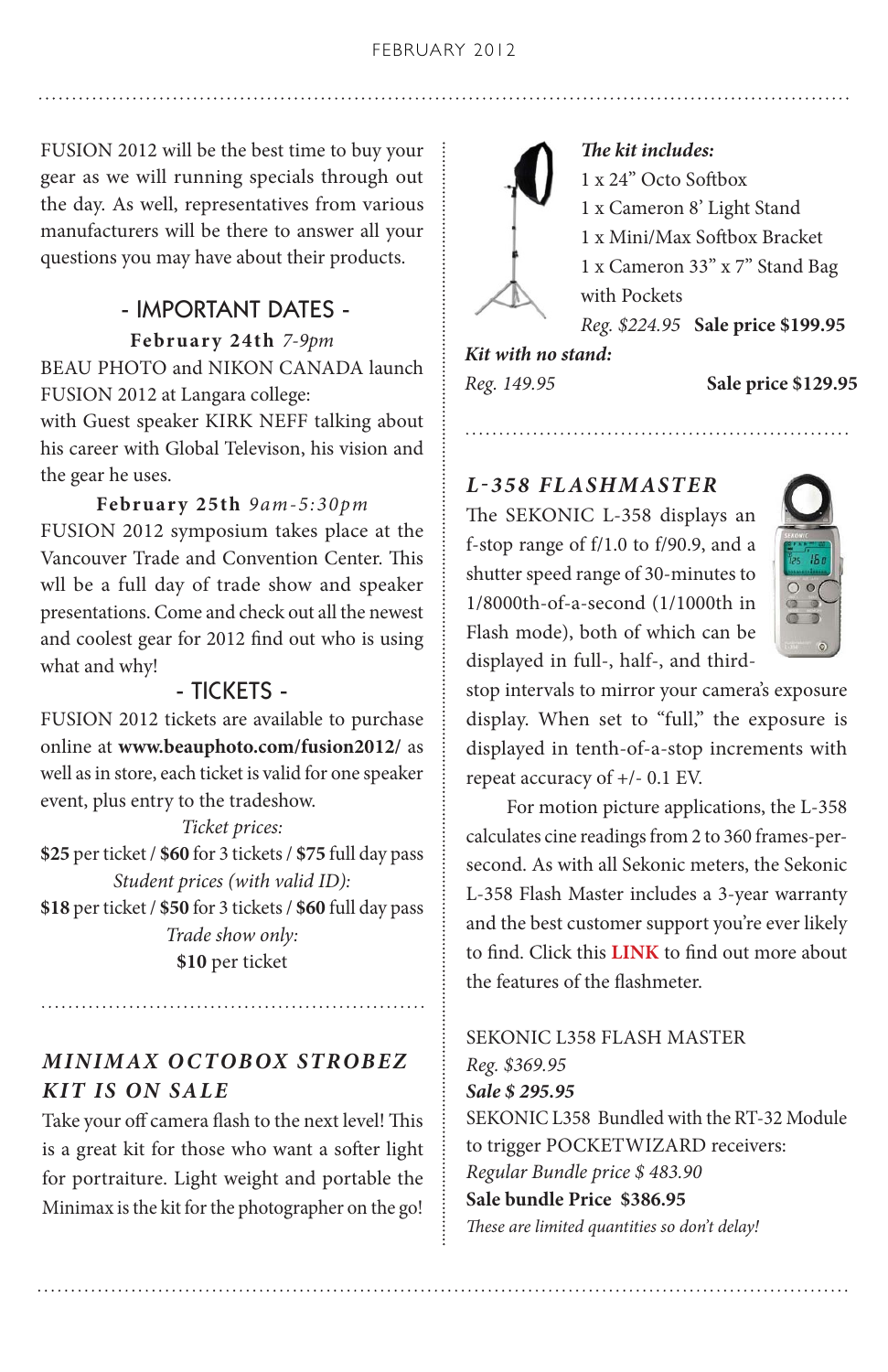# FILM DENNIS H.

# *ILFORD PINHOLE PHOTOGRAPHY KIT*



ILFORD introduces the HARMAN TiTAN 4x5

pinhole camera. This robust camera has been manufactured in the UK from injection moulded ABS, and finished with a very durable non-slip coating. All fittings are made from stainless steel. This combination of materials makes the camera exceptionally durable. The camera can be used with any 4x5 photographic film or paper. It features tripod mount positions, built-in spirit levels, and an accessory mount. The kit model comes with an interchangeable 72mm wide-angle cone.

 Included in the kit are 10 sheets of 4 x 5 inch HARMAN DIRECT POSITIVE photographic paper, 10 sheets of 4 x 5 inch ILFORD DELTA 100 Professional film, and a Pinhole Exposure Calculator.

**Price \$250.57**

# *IMPOSSIBLE WORKSHOP #2*

Due to popular demand we will be hosting a second instant film workshop with the IMPOSSIBLE PROJECT



on Tuesday evening, February 21st. Photographer Kathy Kinakin will join us again to explore the possibilities of the brand new instant films. The main focus of this workshop will be emulsion lifts, and participants will have hands on experience with the film products. To register please phone us at 604.734.7771, or e-mail us at [film@beauphoto.com](mailto:film@beauphoto.com)

# RENAISSANCE ALBUMS

SIMON B.



RENAISSANCE ALBUMS announces a brand New Custom album named: THE ESSEX BOOK

 The Essex book is much like the SOHO BOOK, using seamless, panoramic page spreads. RENAISSANCE's vision for this album was an ultra-clean looking book featuring thin pages. It would be great for parent albums or portrait books or even main albums. The price point will be a huge benefit for low budget events.

We look forward to the arrival of our store demo copy in the next few weeks. I will announce the arrival on Facebook and Twitter.

# *NEW COVER MATERIALS*

RENAISSANCE ALBUMS have added "Natural Linen" with 6 new fabrics to the existing range. This was originally designed for the new Essex book but will also be available across the whole Renaissance albums range. Click **[HERE](http://www.renaissancealbums.com/RA/wordpress/?page_id=3386)** to view the whole selection.

#### *WPPI LAS VEGAS*

RENAISSANCE ALBUMS will exhibit at WPPI Las Vegas at MGM Grand Plaza February 20th – 22nd. This event is well worth the trip to learn techniques and meet other photographers. RENAISSANCE will be there showcasing their products. We have access to Free trade show passes please contact us.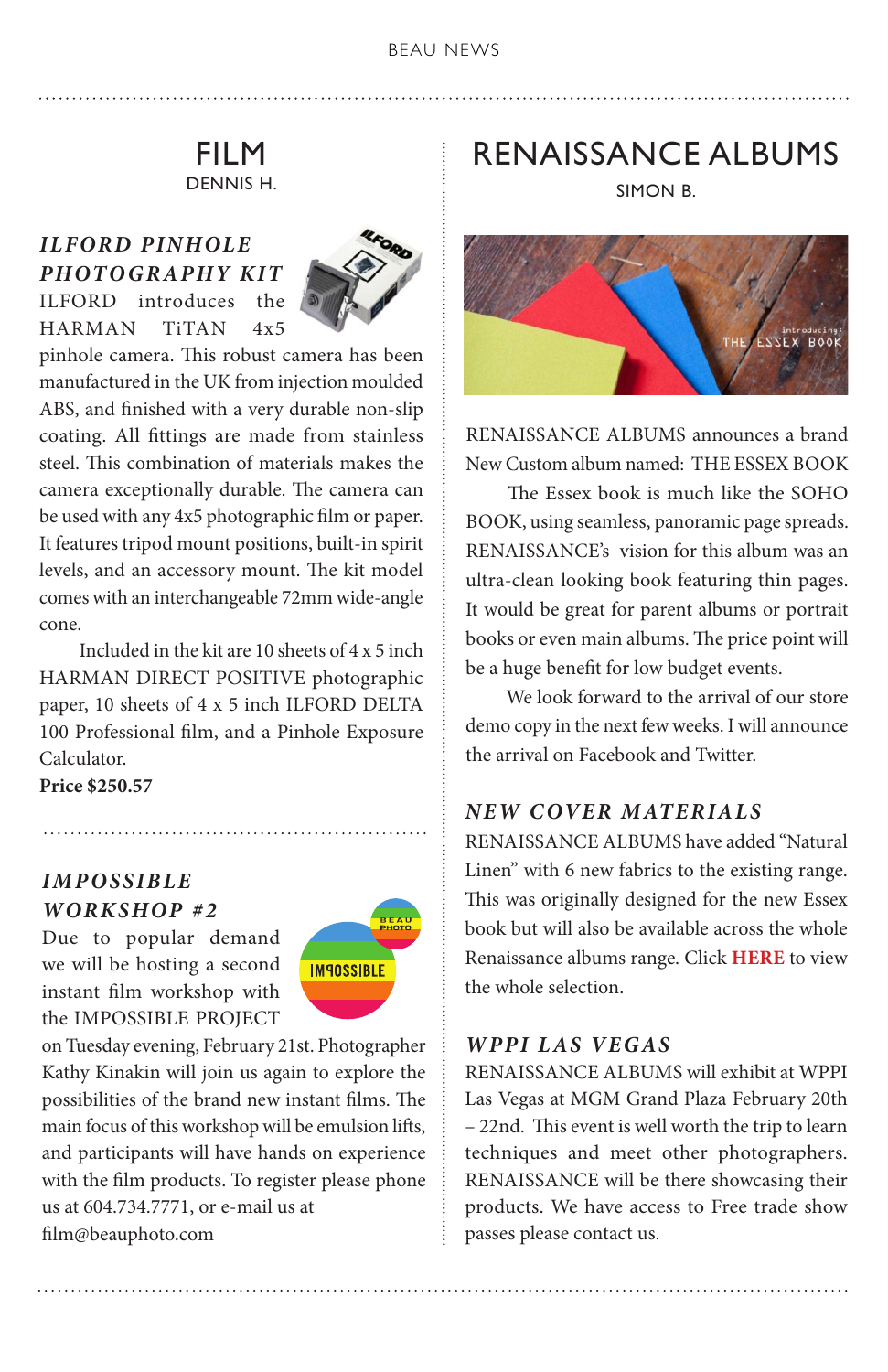# PRESENTATION PRODUCTS *& a little more...*

BARB B.

 ~ Happy Valentine's Day, everyone. Send your sweetie some flowers! ~

Our talented SIMON has created a wonderful new way to browse our catalogue. Go to the BEAU PHOTO webpage, and click on the BLOG link. You'll be able to see illustrations of most of our products.There are no prices published so you can show the illustrations to the clients, without revealing how much profit you're making!

 TAP's on-line catalogue should be updated with their new or adjusted product lines by March. If you see anything that you'd like to consider and want a sample of, let me know and I'll request it for you.

#### *RETOUCHING FLUID*

The manufacturer has advised us that they've shipped the product, by mail. I'm holding my breath and crossing my fingers and toes that the product will survive the journey in winter temperatures. Please let me know if you need any, and I'll alert you as soon as it arrives. We have a waiting list started and would be happy to add your name to it.

#### *NEW GAFFER TAPE COLOURS!!*

There's a new rainbow of gaffer tape colours at Beau Photo! We've expanded past our regular 'classic' Black/White/Yellow selection and added: 4 Fluorescent colours: Lime Green, Orange, Pink, and Yellow, as well as Grey, Light Blue, Neon Blue, Purple, and Red. Rejoice, and start thinking up new ways to use Gaffer Tape!

*- A PREVIEW OF BEAU PHOTO'S PRESENTATION PRODUCTS -*



# TAP - Panel Mount

*Bottom loading, dual easel holds vertical or horizontal prints. Available in; Black, Gray Marble.* 

In Stock: (Black Panel Mount) Order Code: AKPM035 - 3 x5 Order Code: AKPM046 - 4x6 Order Code: AKPM057 - 5x7 Order Code: AKPM080 - 8x10

In Stock: (Black Panel Mount) Order Code: AKPM035 - 3 x5 Order Code: AKPM046 - 4x6 Order Code: AKPM057 - 5x7 Order Code: AKPM080 - 8x10



#### TAP - Buckeye

*Made from recycled material available colours; Ebony/ Gold, Ebony/Ebony, Ebony Silver*

In Stock: (Ebony/Ebony Buckeye) Order Code: ABUEE45 - 4x5 Order Code: ABUEE46 - 4x6 Order Code: ABUEE57 - 5x7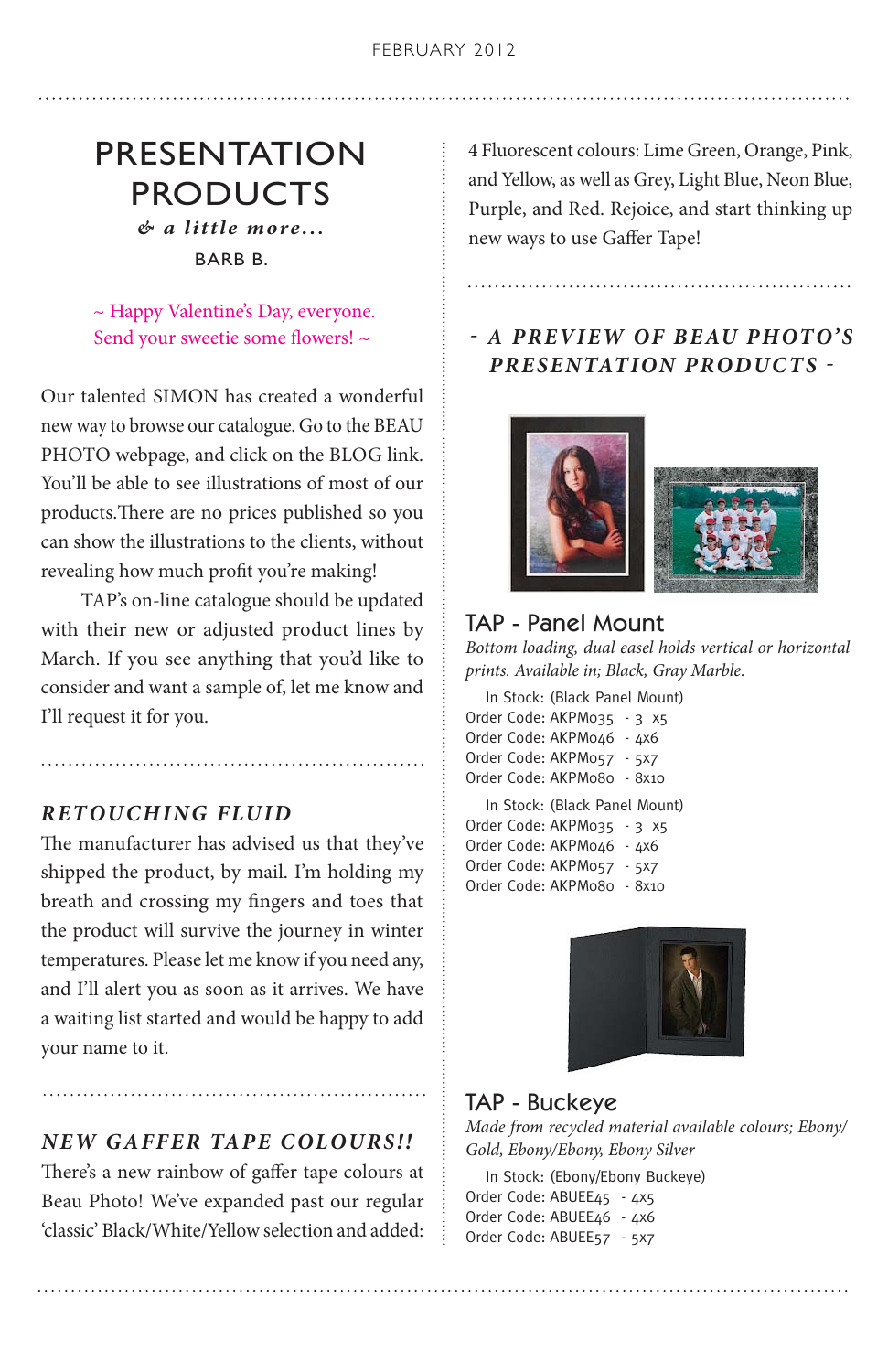#### BEAU NEWS

Order Code: ABUEE80 - 8x10 Order Code: ABUEE54 - 5x4 Order Code: ABUEE64 - 6x4 Order Code: ABUEE75 - 7x5 Order Code: ABUEE18 - 10x8





## TAP - Memory Mates

*Pop out easel back, side loading, available in a large selection of themes and styles.*

In Stock: (Marble Memory Mats) Order Code: AMRKH75 - 7x5 / 3x5-2 Horizontal Order Code: AMRKV75 - 7x5 / 3x5-2 Vertical Order Code: ABUEE18 - 10x8 In Stock: (Black Memory Mats) Order Code: AKMMV75 - 7x5 / 3x5-2 Horizontal Order Code: AKMMH75 - 7x5 / 3x5-2 Vertical In Stock: (5x7 with 7x5 FOLDER) Order Code: AMRK757 - 7x5 / 5x7 Order Code: AKMM757 - 7x5 / 5x7 In Stock: (Themed mates) Order Code: AMYC075 - My Class - 7x5 Order Code: ABPK735 - Backpack - 7x5 / 3x5 Order Code: AMEMDAN - Ballet Slipper - 7x5 / 3x5 Order Code: APM7010 - Flaming Soccer - 7x5 / 3x5 Order Code: APM4002 - Dance Memory Mate - 7x5 / 3x5 Order Code: APM2017 - Baseball - 7x5 / 3x5



# TAP - Whitney Certificate Folder

*Lined Finished stock; corner slots hold certificates 8.5" x 11"*

In Stock: (Black with Gold) Order Code: AWHIK81 - 8 x11



# TAP - White Budget Folder

*Lined Finished stock; corner slots hold certificates 8.5" x 11"*

In Stock: (PF-12 Folder) Order Code: AP12057 - 4x6 / 5x7 Order Code: AP12080 - 6x8 / 8x10



# AGT - Vancouver Folders

*New Fiber material, available colours ;Charcoal, Duplex white, Pure White and Brown Sizes; 3x5, 5x3, 4x5, 5x4, 5x5, 4x6, 6x4, 5x7, 7x5, 7x7, 6x8, 8x6, 8x8, 10x7, 8x10, 7x10, 10x8, 10x7, 1010, 8½x11, 8x12 and 12x8* In Stock: (Charcoal Vancouver Folder)

Order Code: ATVAN/64-2/BRN - 6x4-2 Brown Order Code: ATVAN/64-2/BLK - 6x4-2 Charcoal Order Code: ATVAN/75-2/BLK - 7x5-2 Charcoal



## AGT - Viewmount

*Fiber material, with no cover, available colours, Charcoal, White and Brown. Available Sizes: 3x5, 4x5, 4x6, 5x7, 7x10, 8x10, 8x12, 5x5, 7x7, 8x8,10x10*

In Stock: (Charcoal) Order Code: ATVIEW46 - 4x6 Black Order Code: ATVIEW57 - 5x7 Black Order Code: ATVIEW810 - 8x10 Black Order Code: ATVIEW46 - 8x12 Black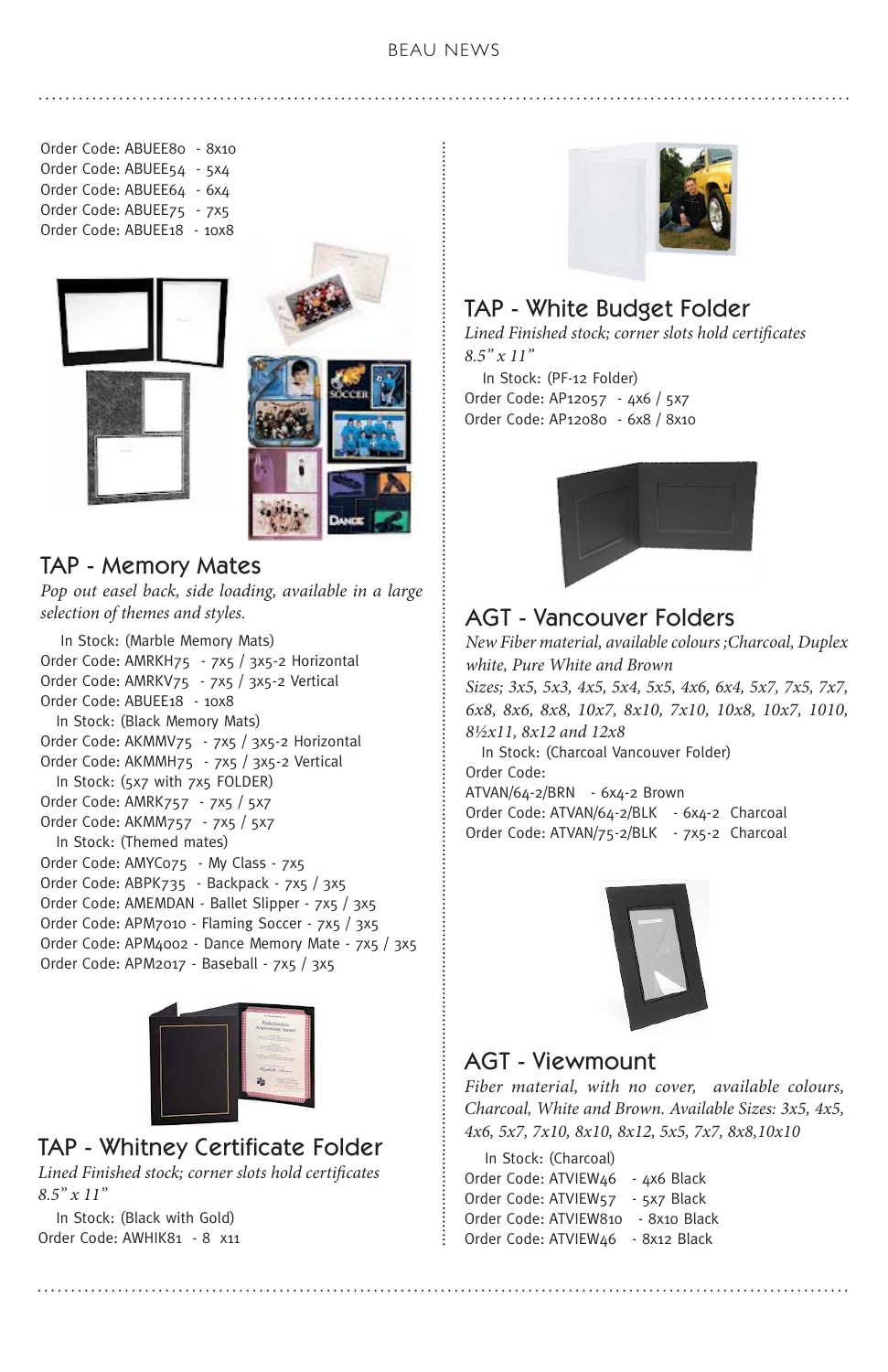

# AGT - Heritage Folder

*The Heritage folder features a insert with a gold stamped Florentine patter.The inserts are available with oval, rectangular or barn door shaped openings. Available Colors: Charcoal and Brown. Available Sizes: 3x5, 5x7, 8x10*

In Stock: (Heritage Folder Oval - Brown with Gold) Order Code: ATHER/350/BRN - 3x5 Order Code: ATHER/570/BRN - 5x7 Order Code: ATHER/810/BRN - 8x10



# AGT - Vison Thank You Cards

*This card is a simple, sharp white stock with raised "Thank You' under the photograph on the front cover. Also available with a message inside at an extra charge. Available in Pure White and sizes 2.5 x 3.5, 3,5 x 2.5, 3 x 3, 4 x 5, 5 x 4, 5 x 5*

In Stock: (Vison Thank You Cards) Order Code: TYC2x3 - 2x3 Order Code: TYC3x3 - 3x3 Order Code: TYC4x5 - 4x5

# $AVAILABLE$  CD/DVD *PRESENTATION PRODUCTS*

#### TAP - Premira DVD / CD Folio *Simulated leather cover,*



*moire lining, holds two CD/DVDs, Optional 4x6 mat included. Available only in Black.*

In Stock: Order Code:T8030 - Premira CD BLK/BLk-2



# TAP - Topflight CD / DVD Holder (CD-1 Window Holder)

*Availble with 2x2 front cover square window or plain cover, Available in White, Brown, Purple, Pink, Aqua, Green and Black* 

In Stock: Order Code:T2167 - Topflight Black with 2x2 square



# TAP - Customview Folio DVD/CD Folio

*Simulated leather cover, moire lining, holds two CD/ DVDs, Optional 4x5 mat included. Available only in Black* 

In Stock: Each part sold separately Order Code:CVC-80-2 - Custom View Folio Double Order Code:CVC-80-3 - Custom View Folio Triple Order Code:CDHOLDER - Holders 1x CD / DVD Order Code:CV-45S - 4x5 Mat



# Renaissance Albums - CD Case Deluxe

*Deluxe handcrafted CD / DVD case showcasing your CD or DVD with unparalleled sophistication and style. Luxurious overlapping cover, hidden magnetic closure strip, 2.5 x2.5 cover image opening, 4x5 interior image opening across from CD.*

In Stock: Order Code: RTB-CD45-OL